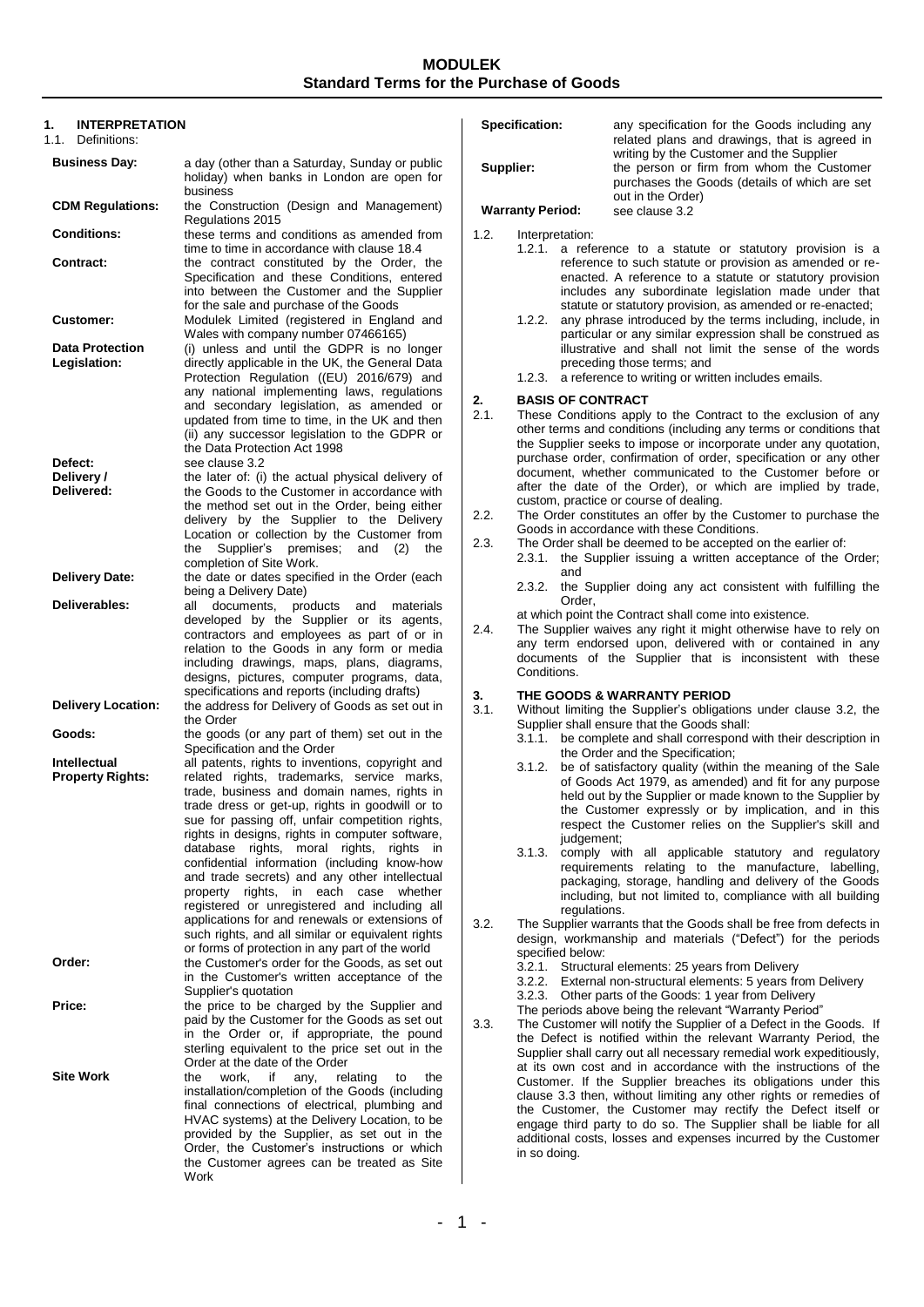### **MODULEK Standard Terms for the Purchase of Goods**

- 3.4. The Supplier shall ensure that at all times it has and maintains all the licences, permissions, authorisations, consents and permits that it needs to carry out its obligations under the Contract.
- 3.5. The Customer may inspect and test the Goods at any time before Delivery. The Supplier shall remain fully responsible for the Goods despite any such inspection or testing and any such inspection or testing shall not reduce or otherwise affect the Supplier's obligations under the Contract.
- 3.6. If following such inspection or testing the Customer considers that the Goods do not conform or are unlikely to comply with the Supplier's undertakings at clause 3.1, the Customer shall inform the Supplier and the Supplier shall immediately take such remedial action as is necessary to ensure compliance.
- 3.7. The Customer may conduct further inspections and tests after the Supplier has carried out its remedial actions.
- 3.8. The Supplier takes full responsibility for verifying the adequacy of any design in the Specification and be responsible for any errors, discrepancies or divergences in or between the documents forming part of the Customer's tender issued to the Supplier and/or comprising the Specification. If the Supplier becomes aware of any such error, discrepancy or divergence, the Supplier shall notify the Customer in writing immediately (with appropriate details) and the Customer shall issue instructions in that regard. The Supplier shall not be entitled to any additional sums or to any extension of time under the Contract as a result of any such instructions.

## **4. SITE WORK**

- The Supplier shall carry out the Site Work:
	- 4.1.1. regularly and diligently;<br>4.1.2. in accordance with the in accordance with the Order, the Specification and these Conditions;
	- 4.1.3. in accordance with all statutory or other legal requirements, including the CDM Regulations, and the recommendations or requirements of the local authority or statutory undertakers; and
	- 4.1.4. to the Customer's reasonable satisfaction.
- 4.2. The standards of materials, goods and workmanship applying to the Site Work shall be the same as is applicable to the Goods.
- 4.3. The Supplier shall commence, carry out and complete the Site Work by the respective dates stated in the Order or, where no dates are specified, the Site Work is to be carried out and completed as soon as reasonably practicable.
- 4.4. The Supplier shall ensure that during the carrying out the Site Work:<br>441
	- 4.4.1. no nuisance, damage or injury is caused to any person or property due to the carrying out of the Site Work; and
	- 4.4.2. any inconvenience or disturbance to adjoining or neighbouring owners, occupiers or members of the public is kept to a minimum.
- 4.5. The Customer may issue instructions in relation to the Site Work and the Supplier shall comply with them. If, within 7 days after receipt of an instruction from the Customer, the Supplier does not comply the Customer may employ and pay other persons to execute work of any kind that may be necessary to give effect to that instruction. The Supplier shall be liable for all additional costs incurred by the Customer in connection with such employment and an appropriate deduction may be made from the Price.
- 4.6. The Customer may issue instructions requiring an addition to, omission from, or other change in the Site Work or the order or manner in which they are to be carried out (a "variation"). The Customer and the Supplier shall agree how the Price shall be amended prior to the Supplier carrying out a variation. If an amendment to the Price cannot be agreed, a variation shall be valued by the Customer on a fair and reasonable basis.
- 4.7. The Customer shall certify the date when in its opinion the Site Work is complete.
- 4.8. On the completion of the Site Work, the Supplier shall ensure that the Delivery Location is left in a clean and tidy condition, with all unused materials and plant, equipment and temporary structures having been removed.

# **5. DELIVERY**

- The Supplier shall ensure that:
	- 5.1.1. Except for any Site Work, the Goods are complete prior to Delivery;
- 5.1.2. the Goods are properly packed and secured in such manner as to enable them to reach their destination in good condition;
- 5.1.3. each Delivery of the Goods is accompanied by a delivery note which shows the date of the Order, the Order number (if any), the type and quantity of the Goods (including the code number of the Goods, where applicable), special storage instructions (if any) and, if the Goods are being delivered by instalments, the outstanding balance of Goods remaining to be delivered; and
- 5.1.4. if the Supplier requires the Customer to return any packaging material to the Supplier, that fact is clearly stated on the delivery note. Any such packaging material shall be returned to the Supplier at the cost of the Supplier.
- 5.2. Subject to clause 5.3, the Supplier shall Deliver the Goods: 5.2.1. on the Delivery Date; and

5.2.2. at the Delivery Location.

- 5.3. The Customer shall be entitled to delay the Delivery of the Goods by up to one month after the Delivery Date and such delay shall not entitle the Supplier to any additional sums under the Contract.
- 5.4. If the Customer delays the Delivery of the Goods by more than one month after the Delivery Date:
	- 5.4.1. the Customer shall pay the Supplier's reasonable costs reasonably incurred in connection with storing the Goods for the period between the date falling one month after the Delivery Date and the date the Goods are actually Delivered;
	- 5.4.2. the Supplier shall be entitled to invoice the Customer for the Goods (in whole) and the Customer shall pay such invoice in accordance with clause 8.
- 5.5. Delivery of the Goods shall be completed:
	- 5.5.1. in the case of delivery by the Supplier, on the completion of unloading the Goods at the Delivery Location. Unless otherwise agreed in writing, the Delivery Location shall be off-road, at any reasonable area specified by the Customer and in such manner so as not to cause an obstruction; or
		- 5.5.2. in the case of collection by the Customer, on the completion of the loading of the Goods onto the Customer's vehicle (or the vehicle of any party which the Customer nominates to collect the Goods from the Supplier by prior notice in writing to the Supplier).
- 5.6. Where in the sole opinion of the Customer the Supplier Delivers Goods which are incomplete and/or defective, the Customer shall without limiting any other right or remedy of the Customer (in particular the right to treat such incomplete/defective work as Site Work) have the right, within 48 hours of delivery, to notify the Supplier of the same in writing. The Supplier shall attend the location notified to it by the Customer and respond to the Customer within 24 hours of receipt of the notice with a proposal for the completion/ rectification by the Supplier of the Order, which the Supplier shall perform at the location and within the timeframe to be agreed between the parties in writing. Where the Supplier fails to attend the site within 24 hours of receipt of the notice, any photographs taken by the Customer in terms of the finished state of the Goods and/or any defects in the Goods shall be conclusive. Where the parties cannot agree the proposal for completion/rectification within 24 hours, the Customer shall have the remedies set out in clause 6.
- 5.7. The Supplier shall not Deliver the Goods in instalments without the Customer's prior written consent. Where it is agreed that the Goods are to be Delivered by instalments, they may be invoiced and paid for separately. However, failure by the Supplier to Deliver any one instalment on time or at all, or any defect in an instalment shall entitle the Customer to the remedies set out in claus[e 6.](#page-1-0)

# <span id="page-1-0"></span>**6. REMEDIES**

If the Goods are not Delivered on the Delivery Date (or any such later date pursuant to clause 5.3 or clause 5.4), or do not comply with the undertakings set out in clause [3.1](#page-0-0) or if the Supplier fails to perform the Site Work in accordance with clause 4, then, without limiting any of its other rights or remedies, and whether or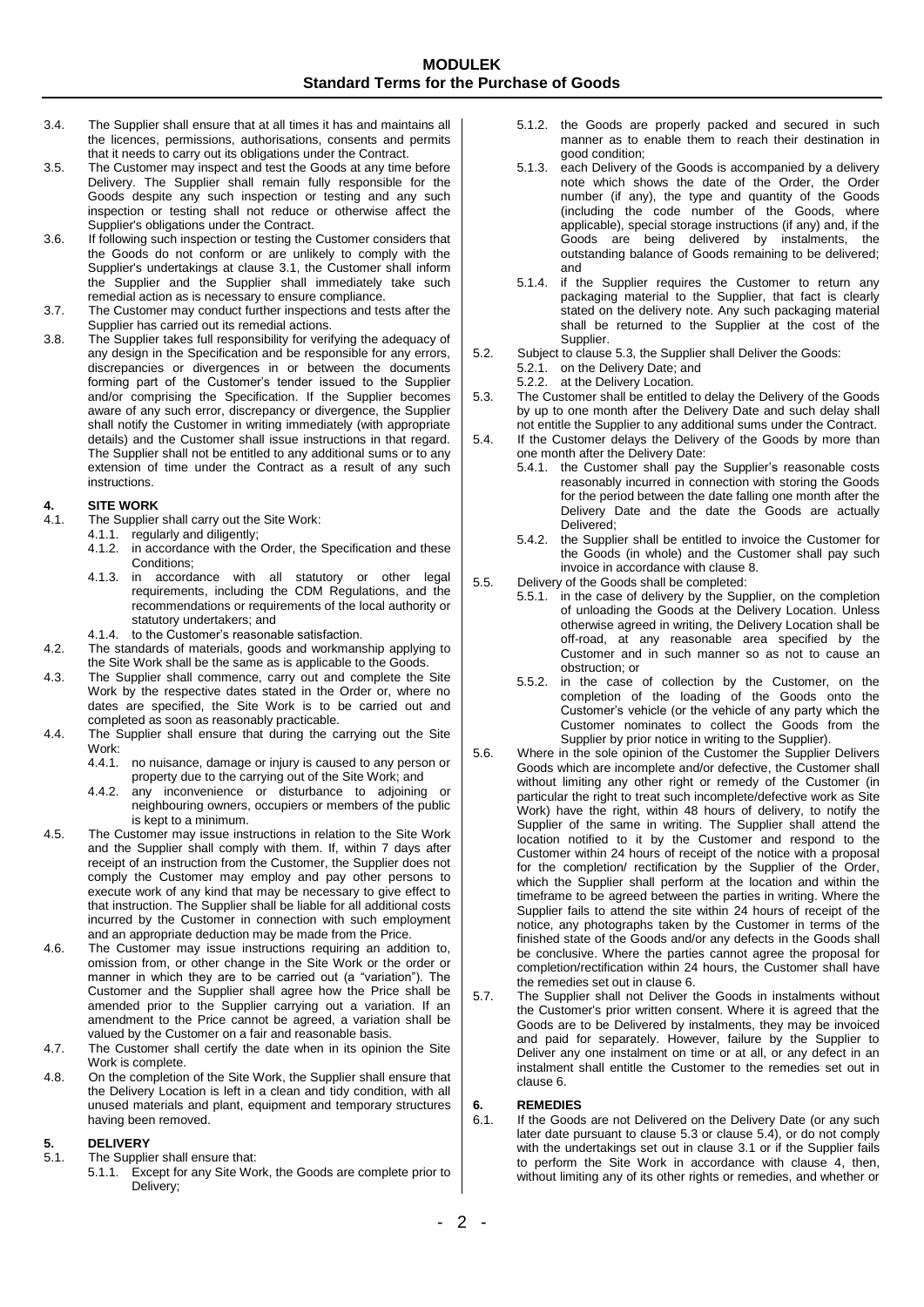not it has accepted the Goods, the Customer may exercise any one or more of the following remedies:

- 6.1.1. to terminate the Contract;<br>6.1.2. to reject the Goods (in w
- to reject the Goods (in whole or in part) and return them to the Supplier at the Supplier's own risk and expense;
- 6.1.3. to require the Supplier to repair or replace the rejected Goods, or to provide a full refund of the Price of the rejected Goods;
- 6.1.4. to refuse to accept any subsequent delivery of the Goods which the Supplier attempts to make;
- 6.1.5. to recover from the Supplier any costs incurred by the Customer in obtaining substitute goods from a third party;
- 6.1.6. to recover from the Supplier any costs incurred by the Customer in connection with employing a third party to carry out work to complete the Goods, the Site Work and/or to rectify any defects in the Goods;
- 6.1.7. to claim damages for any other costs, loss or expenses incurred by the Customer which are in any way attributable to the Supplier's failure to carry out its obligations under the Contract; or
- 6.1.8. to refuse to accept any subsequent performance of the Site Work.
- 6.2. These Conditions shall apply to any repaired or replacement Goods supplied by the Supplier.
- 6.3. The Customer's rights and remedies under these Conditions are in addition to its rights and remedies implied by statute and common law.

# **7. TITLE AND RISK**

- Subject to clause 7.2, title and risk in the Goods shall pass to the Customer on completion of Delivery.
- 7.2. Where clause 5.4.2 applies, title in the Goods shall pass to the Customer on payment of the Price but risk in the Goods shall remain with the Supplier until completion of Delivery.

### **8. PRICE AND PAYMENT**

8.1. The Price:

- 8.1.1. excludes amounts in respect of value added tax (VAT), which the Customer shall additionally be liable to pay to the Supplier at the prevailing rate, subject to the receipt of a valid VAT invoice;
- 8.1.2. includes the costs of packaging, insurance and, in the case of Delivery by the Supplier as specified in the Order, carriage of the Goods;
- 8.1.3. includes, if applicable, the cost of the Site Work.
- 8.2. No extra charges or additions to the Price shall be effective unless agreed in writing by the Customer.
- 8.3. The Order shall set out when payments of the Price shall become due from the Customer.
- <span id="page-2-3"></span>8.4. The Price shall be calculated and paid in instalments in accordance with the Order. If not set out in the Order, the Price shall be paid at intervals of not less than one month, beginning one month after the date of the Contract coming into existence pursuant to claus[e 2.3.](#page-0-1)
- 8.5. Payment shall be due on the date which the Customer receives each invoice from the Supplier. Each invoice shall specify the sum that the Supplier considers will become due on the due date and the basis on which that sum is calculated and shall include the date of the invoice, the date of the Order, the invoice number, the Customer's order number, the Supplier's VAT registration number and any supporting documents that the Customer may reasonably require to verify the accuracy of the invoice.
- <span id="page-2-2"></span>8.6. No later than five days after payment becomes due, the Customer shall notify the Supplier of the amount which it considers to have been due at the payment due date in respect of the payment and the basis on which that amount is calculated.
- 8.7. The final date for payment shall be 30 days after the date on which payment becomes due.
- <span id="page-2-4"></span>8.8. Subject to clause [8.11](#page-2-0) and unless the Customer has served a notice under clause [8.9,](#page-2-1) the Customer shall pay to the Supplier the sum referred to in the Customer's notice pursuant to clause xx (or, if the Customer has not served notice under clause [8.6,](#page-2-2) the sum referred to in the invoice submitted by the Supplier pursuant to clause [8.4\)](#page-2-3) (a "notified sum") on or before the final date for payment of each invoice.
- <span id="page-2-1"></span>8.9. Not less than 3 days before the final date for payment (the "prescribed period") the Customer may give written notice to the Supplier that it intends to pay less than the notified sum (a "pay less notice"). A pay less notice shall specify the sum that the Customer considers to be due on the date the notice is served and the basis on which that sum is calculated.
- 8.10. If the Customer fails to pay an amount due to the Supplier by the final date for payment and fails to give a pay less notice pursuant to clause [8.9](#page-2-1) then the Customer shall pay interest on the overdue amount at the rate of 4% per annum above HSBC Bank Plc's base rate from time to time. Such interest shall accrue on a daily basis from the due date until actual payment of the overdue amount, whether before or after judgment. The Customer shall pay the interest together with the overdue amount.
- <span id="page-2-0"></span>8.11. Notwithstanding clauses [8.8](#page-2-4) and [8.9](#page-2-1) and without prejudice to clause [15,](#page-3-1) if the Supplier become insolvent as defined in section 113 of the Housing Grants, Construction and Regeneration Act 1996 after the prescribed period, the Customer shall not be required to pay the Supplier the notified sum on or before the final date for payment

### **9. CUSTOMER MATERIALS**

The Supplier acknowledges that all materials, equipment and tools, drawings, specifications, and data supplied by the Customer to the Supplier ("Customer Materials") and all rights in the Customer Materials are and shall remain the exclusive property of the Customer. The Supplier shall keep the Customer Materials in safe custody at its own risk, maintain them in good condition until returned to the Customer and not dispose or use the same other than in accordance with the Customer's written instructions or authorisation.

# **10. INTELLECTUAL PROPERTY RIGHTS**<br>10.1. The Supplier grants to the Customer,

- The Supplier grants to the Customer, or shall procure the direct grant to the Customer of, a fully paid-up, worldwide, nonexclusive, royalty-free perpetual and irrevocable licence to copy and modify the Deliverables (excluding Customer Materials) for the purpose of receiving and using the Goods and the Deliverables.
- 10.2. The Customer grants the Supplier a fully paid-up, non-exclusive, royalty-free non-transferable licence to copy and modify any materials provided by the Customer to the Supplier for the term of the Contract for sole the purpose of providing the Goods to the Customer.
- 10.3. All Customer Materials are the exclusive property of the Customer.

### <span id="page-2-5"></span>**11. INDEMNITY**

- The Supplier shall keep the Customer indemnified against all liabilities, costs, expenses, damages and losses (including but not limited to any direct, indirect or consequential losses, loss of profit, loss of reputation and all interest, penalties and legal costs (calculated on a full indemnity basis) and all other reasonable professional costs and expenses) suffered or incurred by the Customer as a result of or in connection with:
	- 11.1.1. any claim made against the Customer for actual or alleged infringement of a third party's intellectual property rights arising out of or in connection with the supply or use of the Goods to the extent that the claim is attributable to the acts or omissions of the Supplier, its employees, agents or subcontractors;
	- 11.1.2. any claim made against the Customer by a third party for death, personal injury or damage to property arising out of or in connection with Defects or the carrying out of Site Work, to the extent that the same are attributable to the acts or omissions of the Supplier, its employees, agents or subcontractors; and
	- 11.1.3. any claim made against the Customer by a third party arising out of or in connection with the supply of the Goods, to the extent that such claim arises out of the breach, negligent performance or failure or delay in performance of the Contract by the Supplier, its employees, agents or subcontractors;
- 11.2. This claus[e 11](#page-2-5) shall survive termination of the Contract.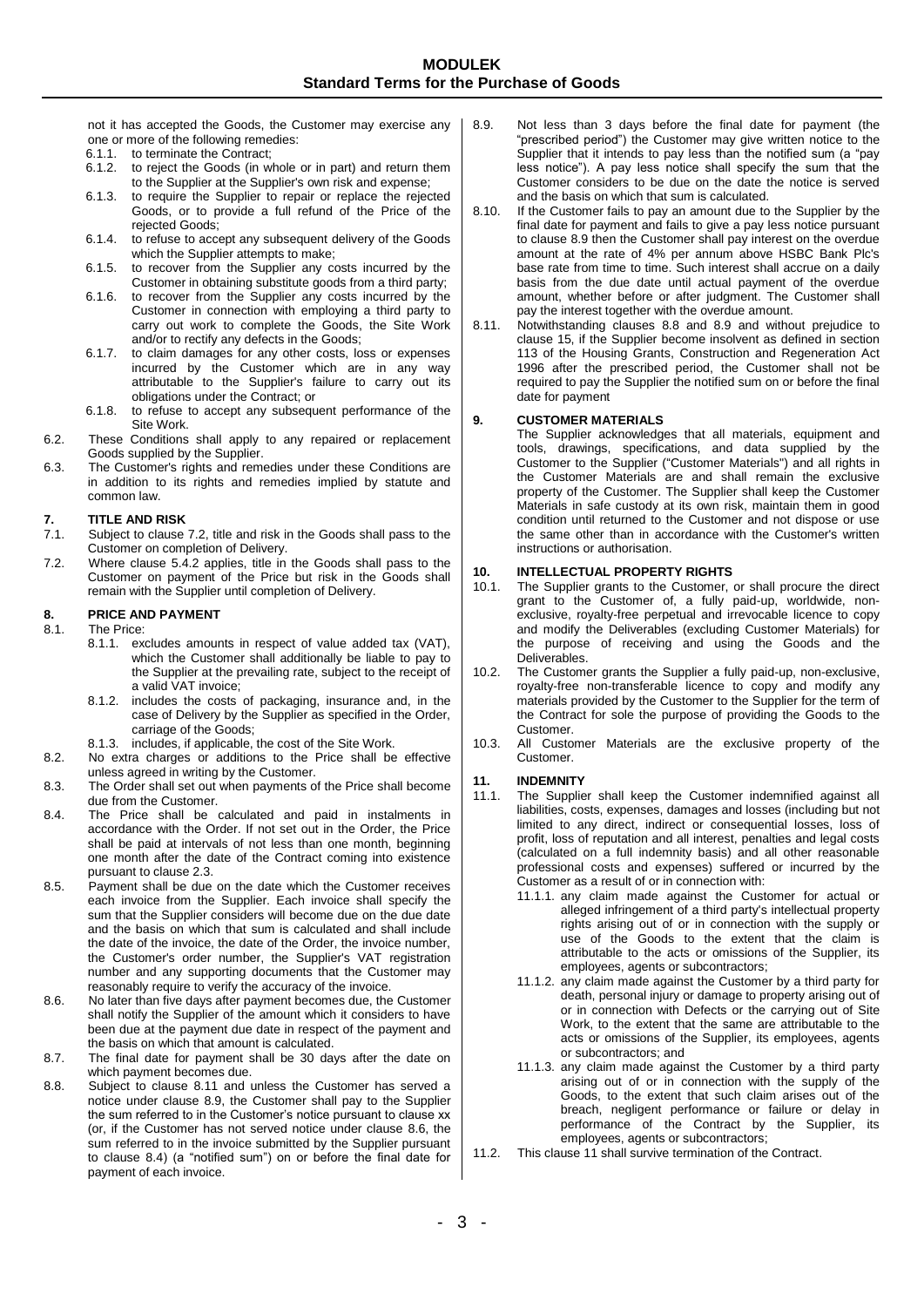### <span id="page-3-2"></span>**12. INSURANCE**

During the term of the Contract and for a period of 12 years thereafter, the Supplier shall maintain in force, with a reputable insurance company, professional indemnity insurance, product liability insurance and public liability insurance to cover the liabilities that may arise under or in connection with the Contract, and shall, on the Customer's request, produce both the insurance certificate giving details of cover and the receipt for the current year's premium in respect of each insurance.

## **13. CONFIDENTIALITY**

- 13.1. A party (receiving party) shall keep in strict confidence all technical or commercial know-how, specifications, inventions, processes or initiatives which are of a confidential nature and have been disclosed to the receiving party by the other party (disclosing party), its employees, agents or subcontractors and any other confidential information concerning the disclosing party's business, its products and services which the receiving party may obtain. The receiving party shall only disclose such confidential information to those of its employees, agents and subcontractors who need to know it for the purpose of discharging the receiving party's obligations under the Contract, and shall ensure that such employees, agents and subcontractors comply with the obligations set out in this clause as though they were a party to the Contract. The receiving party may also disclose such of the disclosing party's confidential information as is required to be disclosed by law, any governmental or regulatory authority or by a court of competent jurisdiction.
- 13.2. This claus[e 0](#page-3-2) shall survive termination of the Contract.

# <span id="page-3-3"></span>**14. COMPLIANCE WITH RELEVANT LAWS AND POLICIES**

- In performing it obligations under the Contract, the Supplier shall comply with all applicable laws, statutes, regulations and codes from time to time in force.
- 14.2. The Customer may immediately terminate the Contract for any breach of claus[e 14.1](#page-3-3).

# <span id="page-3-1"></span>**15. TERMINATION**

- The Customer may terminate the Contract in whole or in part at any time before Delivery with immediate effect by giving the Supplier written notice, whereupon the Supplier shall discontinue all work on the Contract. The Customer shall pay the Supplier fair and reasonable compensation for any work in progress on the Goods at the time of termination, but such compensation shall not include loss of anticipated profits or any consequential loss.
- 15.2. Without limiting its other rights or remedies, the Customer may terminate the Contract with immediate effect by giving written notice to the Supplier if:
	- 15.2.1. the Supplier commits a material breach of any term of the Contract and (if such a breach is remediable) fails to remedy that breach within 7 days of that party being notified in writing to do so;
	- 15.2.2. the Supplier takes any step or action in connection with its entering administration, provisional liquidation or any composition or arrangement with its creditors (other than in relation to a solvent restructuring), being wound up (whether voluntarily or by order of the court, unless for the purpose of a solvent restructuring), having a receiver appointed to any of its assets or ceasing to carry on business;
	- 15.2.3. the Supplier takes any step or action in connection with the Supplier being made bankrupt, entering any composition or arrangement with his creditors, having a receiver appointed to any of his assets, or ceasing to carry on business;
	- 15.2.4. the Supplier suspends, or threatens to suspend, or ceases or threatens to cease to carry on all or a substantial part of its business;
	- 15.2.5. the Supplier's financial position deteriorates to such an extent that in the Customer's opinion the Supplier's capability to adequately fulfil its obligations under the Contract has been placed in jeopardy; or

15.2.6. there is a change of control of the Supplier.

15.3. Termination of the Contract, however arising, shall not affect any of the parties' rights and remedies that have accrued as at termination.

15.4. Clauses that expressly or by implication survive termination of the Contract shall continue in full force and effect.

#### **16. FORCE MAJEURE**

Neither party shall be in breach of the Contract nor liable for delay in performing, or failure to perform, any of its obligations under it if such delay or failure results from an event, circumstance or cause beyond its reasonable control. If the period of delay or nonperformance continues for 1 month, the party not affected may terminate the Contract by giving 7 days written notice to the affected party.

#### **17. DATA PROTECTION**

The Customer may provide the Supplier with personal data in order to enable the Supplier to perform the Contract. The Customer shall be a data controller and the Supplier shall be a data processor (where data controller and data processor have the meanings as defined in the Data Protection Legislation) and the Supplier will comply with the obligations set on the data processor under such legislation.

## **18. GENERAL**

- Assignment and other dealings
	- 18.1.1. The Customer may at any time assign, transfer, mortgage, charge, subcontract or deal in any other manner with any or all of its rights or obligations under the Contract.
	- 18.1.2. The Supplier may not assign, transfer, mortgage, charge, subcontract, declare a trust over or deal in any other manner with any or all of its rights or obligations under the Contract without the prior written consent of the Customer.
- 18.2. Subcontracting.
	- 18.2.1. The Supplier may not subcontract any or all of its rights or obligations under the Contract without the prior written consent of the Customer. If the Customer consents to any subcontracting by the Supplier, the Supplier shall remain responsible for all the acts and omissions of its subcontractors as if they were its own.
- 18.3. Entire agreement
	- 18.3.1. The Contract constitutes the entire agreement between the parties and supersedes and extinguishes all previous agreements, promises, assurances, warranties, agreements, promises, assurances, warranties, representations and understandings between them, whether written or oral, relating to its subject matter.
- <span id="page-3-0"></span>18.4. Variation.
	- 18.4.1. Except as set out in these Conditions, no variation of the Contract, including the introduction of any additional terms and conditions, shall be effective unless it is agreed in writing and signed by the Customer.
- 18.5. Waiver.
	- 18.5.1. Except as set out in clause [2.4,](#page-0-2) no failure or delay by a party to exercise any right or remedy provided under the Contract or by law shall constitute a waiver of that or any other right or remedy, nor shall it prevent or restrict the further exercise of that or any other right or remedy. No single or partial exercise of such right or remedy shall prevent or restrict the further exercise of that or any other right or remedy.
- 18.6. Severance.
	- 18.6.1. If any provision or part-provision of the Contract is or becomes invalid, illegal or unenforceable, it shall be deemed modified to the minimum extent necessary to make it valid, legal and enforceable. If such modification is not possible, the relevant provision or part-provision shall be deemed deleted. Any modification to or deletion of a provision or part-provision under this clause shall not affect the validity and enforceability of the rest of the Contract.
- <span id="page-3-4"></span>18.7. Notices.
	- 18.7.1. Any notice or other communication given to a party under or in connection with the Contract shall be in writing, addressed to that party at its registered office (if it is a company) or its principal place of business (in any other case) or such other address as that party may have specified to the other party in writing in accordance with